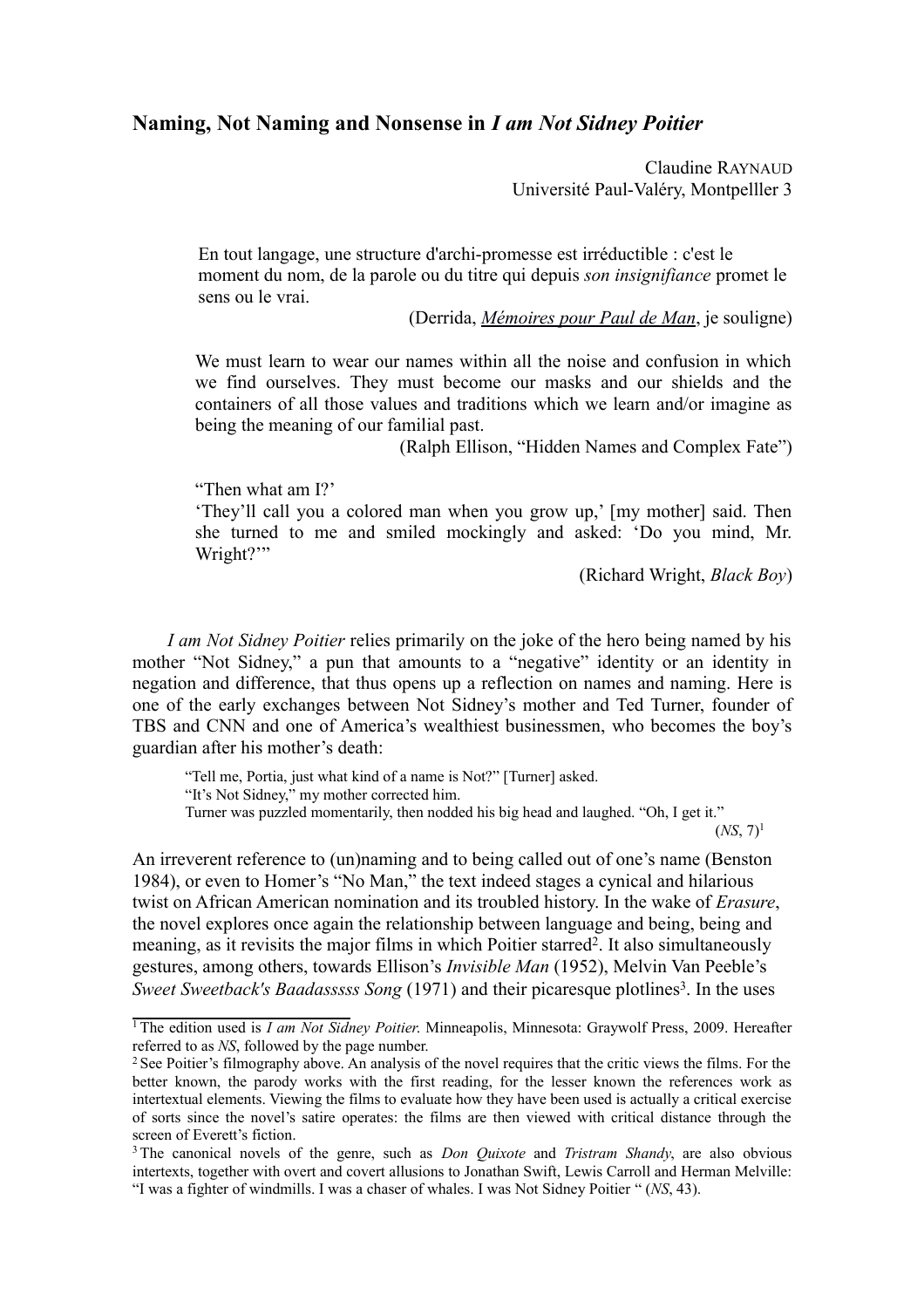and abuses of the proper name, Percival Everett finds himself in good company. Toni Morrison often resorts to this type of humor in her novels. In *Song of Solomon* (1977), to quote one instance, the major character is named Malcolm "Dead". His last name consequently makes him the butt of numerous jokes. In *Not Sidney*, the corrosive humor relies on constant wordplays, non-sequiturs and the foregrounding of the letter in the dialogues. It also rests on the comic portrayal of stock characters, such as Ted Turner and Jane Fonda, America's cultural icons *par excellence*, who appear in the novel under the guise of fictional doubles. Percival Everett "himself" (?) plays the part of a Professor of Nonsense in an autofictional *mise en abyme* of his own writing, authorship and American academe<sup>[4](#page-1-0)</sup>. The warning at the beginning of the novel is, however, a disclaimer of this technique and a pun on the workings of negation in the novel:

In fact, one might go as far as to say that any shared name is ample evidence that any fictitious character in this novel is NOT in any way a depiction of anyone living, dead, or imagined by anyone other than the author. This qualification applies, equally, to the character whose name is the same as the author's.

The author thus imagines himself as other, a proposition in keeping with the postmodern notion of authorship since Barthes's and Foucault's proclamation of his death. Such recourse to autofiction is a hallmark of Everett's fiction: the character of *Erasure* is a university professor named Thelonious "Monk" Ellison; Everett has coauthored a book with a colleague and quotes their fictional exchanges in *A History of the African-American People (Proposed) by Strom Thurmond, as told to Percival Everett and James Kincaid. A Novel* (2004)[5](#page-1-1) . His latest novel to date, *Percival Everett by Virgil Russell* (2013), dedicated to his father, has his own name (or his father's name) in the title, promising to the reader a biography or a portrait of the author (or of his father). It also negates such endeavor since the author of that portrait is no other than "Percival Everett" (the name of the author on the title page) and not Virgil Russell. Blurring the autobiographical with the fictional, a means of simultaneously undermining the truth-value of autobiographical notations and anchoring the fictional unto the real, the autofictional dimension of *Not Sidney* allows for ironic distance and places undecidability at the heart of the narrative. The *mise en abyme* of the "writer-professor" works as satire; it also questions "identity" through constant duplication. Professor Everett's nonsensical repartees reverberate by contamination and undermine the novel as text while remaining faithful to Wittgenstein's notion of language games<sup>[6](#page-1-2)</sup>. The metafictional dimension of the text constantly breaks the mimetic technique that

<span id="page-1-0"></span><sup>&</sup>lt;sup>4"</sup>Autofiction" is a word coined by Serge Doubrovsky in 1977 to qualify his novel *Fils*. Since then the word has been used in literary theory to describe a narrative where the name of the author, that of the protagonist and that of the narrator are the same whereas what happens is deemed fictional. *I am Not Sidney Poitier* is not an autofiction in the strict sense of the term. In this novel, the author appears as a major character, but not as the main narrator. See Colona and Gasparini for earlier studies of the genre, a hybrid between the autobiographical novel and autobiography. Suffice it to say here that a host of contemporary American authors resort to autofiction: Paul Auster, Bret Easton Ellis, and Philip Roth, to name a few of the better known.

<span id="page-1-1"></span><sup>5</sup>James Strom Thurmond (December 5, 1902 – June 26, 2003) was an American politician who served for 48 years as a [United States Senator.](http://en.wikipedia.org/wiki/United_States_Senate) He ran for president in [1948](http://en.wikipedia.org/wiki/United_States_presidential_election,_1948) as the [States Rights Democratic](http://en.wikipedia.org/wiki/Dixiecrat) [Party](http://en.wikipedia.org/wiki/Dixiecrat) [\(Dixiecrat\)](http://en.wikipedia.org/wiki/Dixiecrat) candidate, receiving 2.4% of the popular vote and 39 [electoral votes.](http://en.wikipedia.org/wiki/Electoral_College_(United_States)) Thurmond represented South Carolina in the [United States Senate](http://en.wikipedia.org/wiki/United_States_Senate) from 1954 until 2003, at first as a [Democrat](http://en.wikipedia.org/wiki/History_of_the_Democratic_Party_(United_States)) and, after 1964, as a [Republican.](http://en.wikipedia.org/wiki/History_of_the_Republican_Party_(United_States)) Thormond is the father of an African American daughter whom he fathered at 22; her mother was a 16 year-old maid serving at the Thurmonds'.

<span id="page-1-2"></span><sup>6</sup>Everett wrote his dissertation on Wittgenstein and Ordinary Language philosophy. See Ludwig Wittgenstein's *Tractatus logico-philosophicus* (1921) and *Philosophical Investigations* (1953)*.*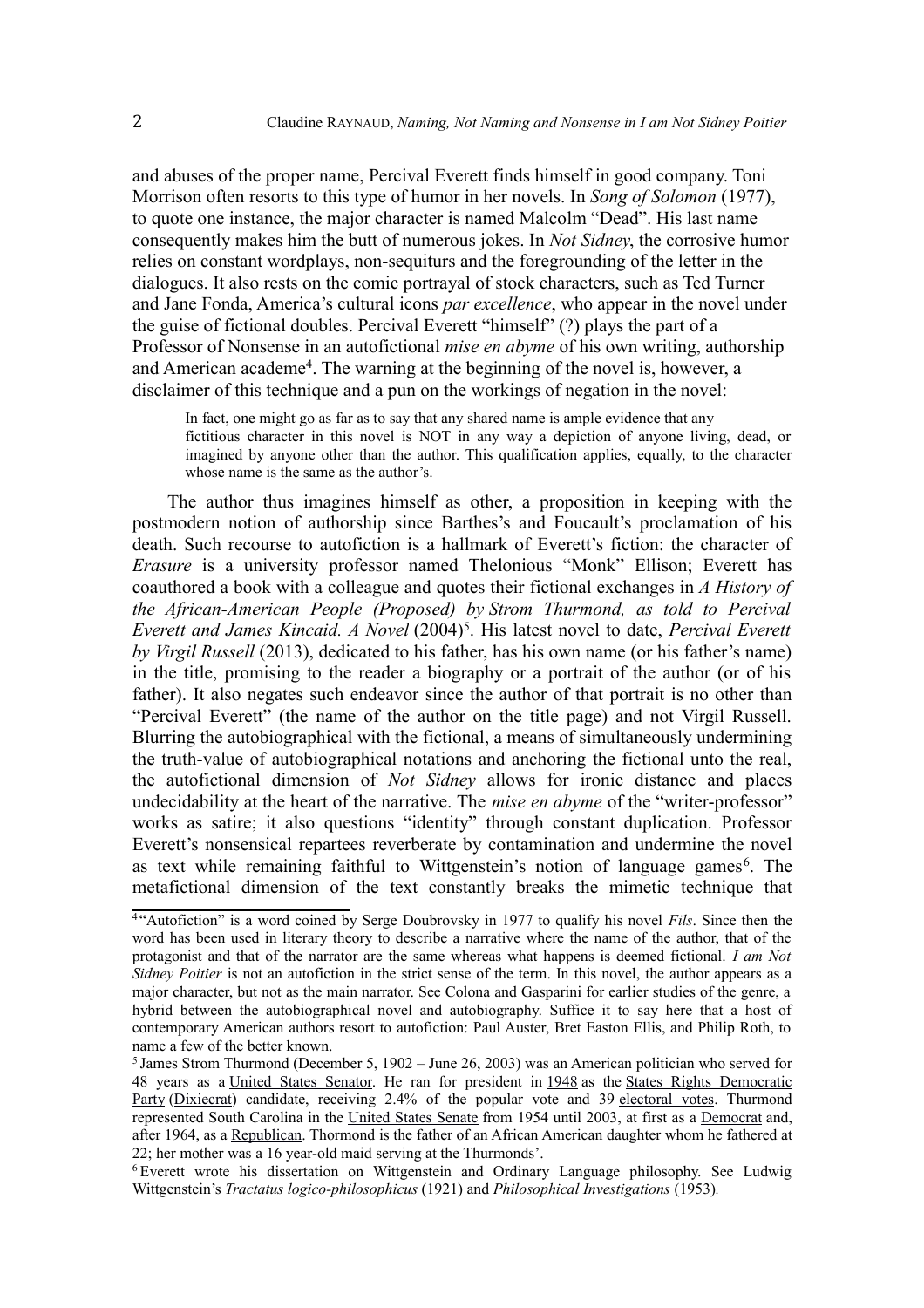constructs the characters, the story and its plot since it foregrounds language, speech and the letter.

Although the novel brings up an array of questions underneath the apparently playful caustic revisiting of the screwball comedy, I will primarily focus in this paper on the proper name after a brief summary of the twin thematics of the gaze. An existential emptying out of what stands for identity and uniqueness, the proper name functions as a sign (of negation) in the "signifyin'" chain, but also triggers a reflection on the relation between nomination (giving a name) and identity (taking a name) in the context of signification and being. Two levels, at least, are interrogated: the psychoanalytical framework of the function of the proper name and the actual production of fiction that writing entails. *I am Not Sidney Poitier* addresses the philosophical definitions of nonsense and negation, the fraud of self-identity and the limits of language. It tests narrative coherence in a carnavalesque mode typical of the postmodern. Moreover, it debunks Hollywood's creation of the Magical Negro through a reflexive turn on Sidney Poitier's filmography.

## **1. The black gaze**

Parallel to the enigma of his intriguing first name, the hero Not Sidney develops a special gift: he "fesmerizes" people, i.e. he stares at them so intensely that they eventually do what he wants them to do, but he can never be sure as to whether he is actually the source of this change in behavior or whether what happened, happened regardless of his intervention. Moreover, that technique does not work on everyone, leaving him humiliated since his un-fesmerized subjects wonder whether he is not insane. A pun on Mesmerism, Not Sidney's practice of Fesmerism duplicates in the realm of the visual what his negative first name performs in language<sup>[7](#page-2-0)</sup>. It questions subjectivity. The characters are devoid of free will, mere puppets at the mercy of the hero's whims. This godlike gift is also a metonym for the power of the silver screen to turn the viewers into "zombies," creatures passively submitted to the cinematic and television industry's powerful hypnotic ideology: Ted Turner and the hero's mother actually provide a reference to that theory in the text. It also conflates Sidney Poitier's actual good looks and advantageous physique with a power of attraction comically changed into manipulation, literalized as a tool. His sex appeal makes him control others, an obvious allusion to the male gaze of film studies and to the exchange of gazes in western movie. One could say that the "male gaze"' of film theory turns into the possibility of a black stare. Typically, the white Chief policeman tells Not Sidney Poitier at the end of the novel: "You all look alike to me" (*NS*, 213), underscoring the black man's invisibility for the white gaze. This ludicrous hypnotic power is linked to the notion of the Magical Negro (see below) since Mesmer professed to heal his patients through the use of magnetic fluids. Thus faith healing, pseudo-hypnosis and the "movies" are conflated in the character of Not Sidney Poitier.

All the while the text undoes through satire Sidney Poitier's film performances. In the novel, lusty malevolent females (a white history teacher aptly named Beatrice Hancock (*NS*, 30), the black Gladys Feet at Morehouse, the jealous sister of one of his potential girlfriends, Agnes Larkin) assail Not Sidney and perform oral sex on him, at

<span id="page-2-0"></span> $\frac{7}{7}$ The hero pretends to have found a book by Anton Franz Fesmer (NS, 16). He adds that "the similarity" of the names was no doubt in great part responsible for Fesmer's notable lack of recognition." (*Ibid.)*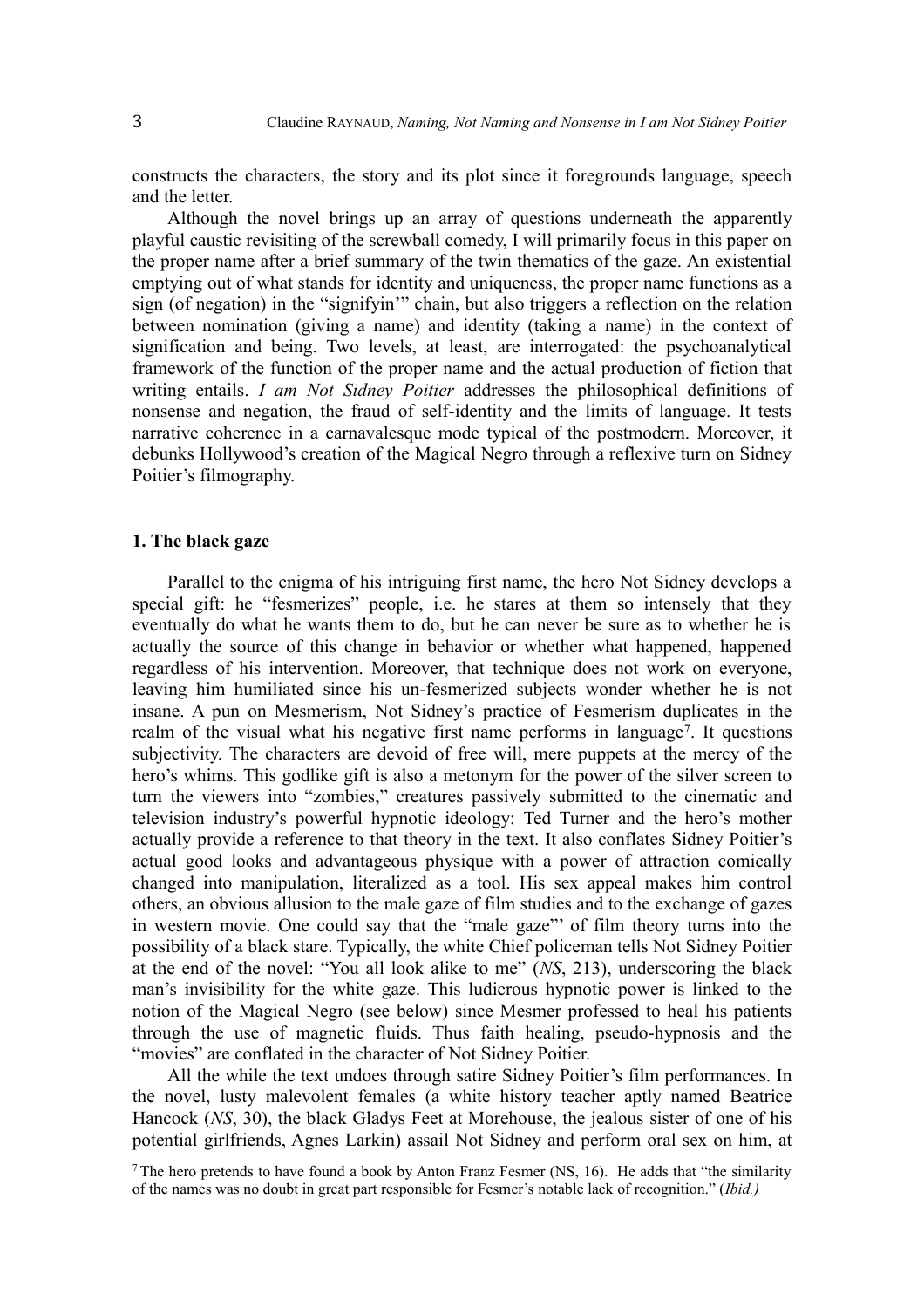least in the case of Beatrice, a fantasy creature in a retelling of *A Band of Angels* and Agnes. These erotic scenes function to underscore the hero's sexual potential, ironically making him the passive recipient of these women's attention. These episodes also at times operate as textual crossfading (in French *fondu enchaîné*) as the subsequent sequence coincides with orgasm and allows for a retelling and reshuffling of one of Poitier's parts (cf. *NS*, 32; 72). The young black stud is the embodiment of sex, not unlike his film counterpart, who was, in a perverse way, both cast as extremely attractive physically, exuding sensuality, yet could not engage in any sexual activity, especially not with the white female protagonist. Such "passivity" is emphasized, for instance, in the scene of the Christmas dinner where Not Sidney can say that he did not have sex with Agnes<sup>[8](#page-3-0)</sup>. In Poitier's filmography, a case in point is *A Patch of Blue* and its blind heroine: she cannot see that she is dealing with a black man and gets emotionally involved with him<sup>[9](#page-3-1)</sup>. He eventually helps her move to a special institution where she will receive a good education, away from the squalor of her dysfunctional household. In the novel, Not Sidney explains: "I tried to repress my humanitarian thoughts of helping the poor blind girl find a school so she could learn to read" (*NS*, 76). This is exactly the opposite of what the hero of *A Patch of Blue* does. Incidentally, *Lillies of the Field* has Omer Smith, not only act as an architect, but also turn into an English language teacher to help the German Catholic nuns better integrate American society. The character of the teacher, an avatar of the Magical Negro, is another of Poitier's ascribed roles, such as in *To Sir, with Love* (1967)<sup>[10](#page-3-2)</sup>.

#### **2. Not naming, naming "Not"**

The recurrent questions about the narrator's identity and his name amount to a comic of repetition with as many puns on his not being Sidney Poitier or rather on his being "Not Sidney Poitier". This pun is actually at times only perceptible to the reader through the use of the capital letter "N" and the actual spelling N-O-T as opposed to the lower case, thereby illustrating Derrida's remark on *différance*, spelt with an "a", that can only be perceived in writing. Homophony creates a confusion that writing only, in both creating difference and differing meaning, dissipates:

"What's your name?" a kid would ask. "Not Sidney", I would say. "Okay, then what is it?" "I told you. It's Not Sidney". "Ain't nobody called you Sidney?" "No, it's Not Sidney". The boy would make a face, then look at his friends and say: "What's wrong with him?' And I would say I always thought in a polite and nonthreatening way. "Nothing's wrong with me. My name is Not Sidney". (*NS*, 13)

<span id="page-3-0"></span> $8\$ Such attitude calls to mind Bill Clinton's "I did not inhale" and the Monica Lewinsky scandal, the subject of Philip Roth's *The Human Stain*.

<span id="page-3-1"></span><sup>9</sup>In Richard Wright's *Native Son*, the mother's heroine is also blind, which allows for the confusion (she cannot see that Bigger Thomas is black), but also serves as a metonym of the black man's visibility/invisibility in white culture, a trope at the heart of Ellison's *Invisible Man* (1952). In the latter, dreams also feature as a modality of the narrative.

<span id="page-3-2"></span><sup>&</sup>lt;sup>10</sup> In his autobiography, Poitier reports this controversy in chapter 6 and concludes: "I think it's too easy for anyone not a participant in the cultural clashes of that era to unfairly dismiss films such as *Guess Who's Coming Dinner*, forgetting how revolutionary they were in the context of their times." (2000, 119).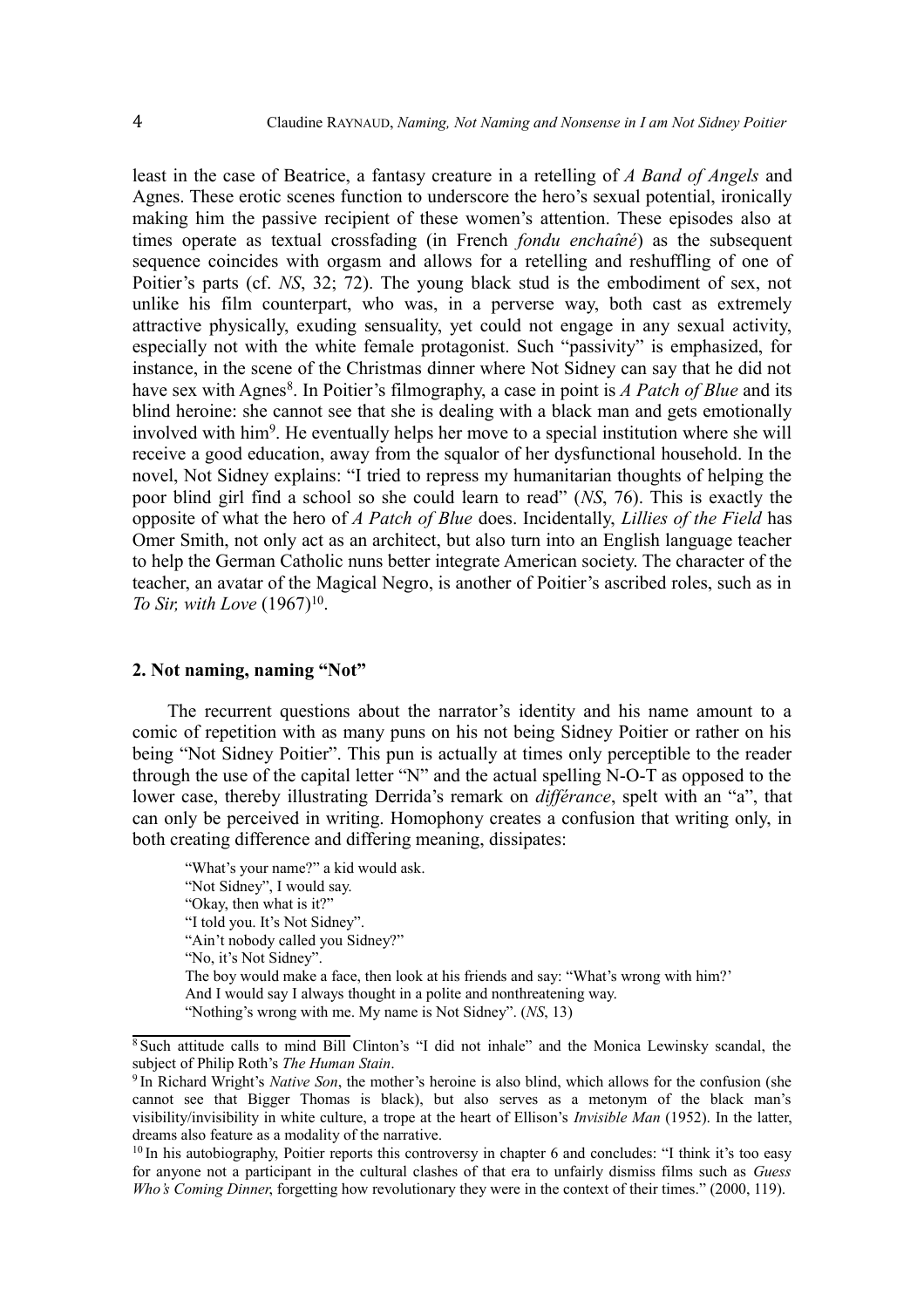Everett goes so far as to explore the homophony of "not" and "knot" as another source of misunderstanding and an exploration of nonsensical language games (Wittgenstein):

"Then what is your name?" [Robert] asked. "My name is Not Sidney," I said. "Not is a part of Not Sidney's name," Maggie said "Knot, with a k?" he asked. "Not with a k," I said. "That's what I said," he said. "N-O-T," Maggie said. "Sidney?" "Not my name is not Sidney. My name is Not Sidney. Call me Not Sidney." (*NS*, 139-140)

His adoptive father Ted Turner pronounces his name with a thick drawl that turns it into "*Nu-ott*": "I imagined that he considered Not to be an actual name and couldn't believe it would be simply the single syllable it was. So, it came out *Nu'ott*, the same way god became *ga'awd* for the evangelist on the street in downtown Decatur." (*NS*, 11). This instance draws attention to the name as sound, the materiality of the proper name, lost in the simple "not" of negation. It also playfully points to God's name as the unnamable, the unutterable. At school, the child is not called by his name, but by ridiculous and contradictory nicknames that stress his monstrous birth or contain alliterations that draw on the poetic function of language:

[...] as a tyke I was seldom called by my odd name Not Sidney, but instead I was tagged *Elephant Boy* and on occasion *Late Nate* and once *Ready Freddy* by a boy who had moved to Los Angeles from Ohio. That one never did make sense to me. (*NS*, 5)<sup>[11](#page-4-0)</sup>

As psychoanalyst Gérard Pommier explains, the nickname should function better than a proper name since the subject acquires it, in the case of a positive trait, at the cost of overcoming incredible danger. Yet, he adds: "The nickname lacks the ballast of what is given as one says adieu, and is handed down by he who acknowledges his mortality"  $(2013, 168, \text{my translation})^{12}$  $(2013, 168, \text{my translation})^{12}$  $(2013, 168, \text{my translation})^{12}$ . In high school, the narrator uses his name to attract female attention: "My *real* name became a mystery to be solved for many. Still, I was beaten often, but now in an attempt to have me give up that bit of prized information, namely my name." (NS 29). These moments when the narrator must clarify his identity, or simply tell his name, punctuate an otherwise extremely tenuous plotline where the hero matures not so much to manhood as to fusing with his namesake Sidney Poitier. To sum up his progress, he goes from being Not Sidney Poitier to being "Sidney Poitier", at least in the eyes of the others: the book ends on him receiving an award at a Hollywood film ceremony and announcing what he wishes should be written on his mother's and subsequently on his own tombstone: "*I AM NOT MYSELF TODAY*" (*NS*, 234). Ordinary language and metaphysics (being/death) are fused in the double meaning of the formula that illustrates Wittgenstein's theory of the limits of language and philosophy. His speech also acknowledges the following puzzling epiphany:

"I came back to this place to find something, to connect with something lost, to reunite if not with my whole self, then with a piece of it. What I've discovered is that this thing is not here. In fact, it is nowhere. I have learned that *my name is not my name*. It seems you all know me and

<span id="page-4-0"></span><sup>&</sup>lt;sup>11</sup>This is a reference to the series of children's books, *Ready Freddy* in which the child hero is bullied.

<span id="page-4-1"></span><sup>&</sup>lt;sup>12</sup>The nickname is a part of the proper name and corresponds to a psychic function that it shares with the symptom (Pommier 2013, 168).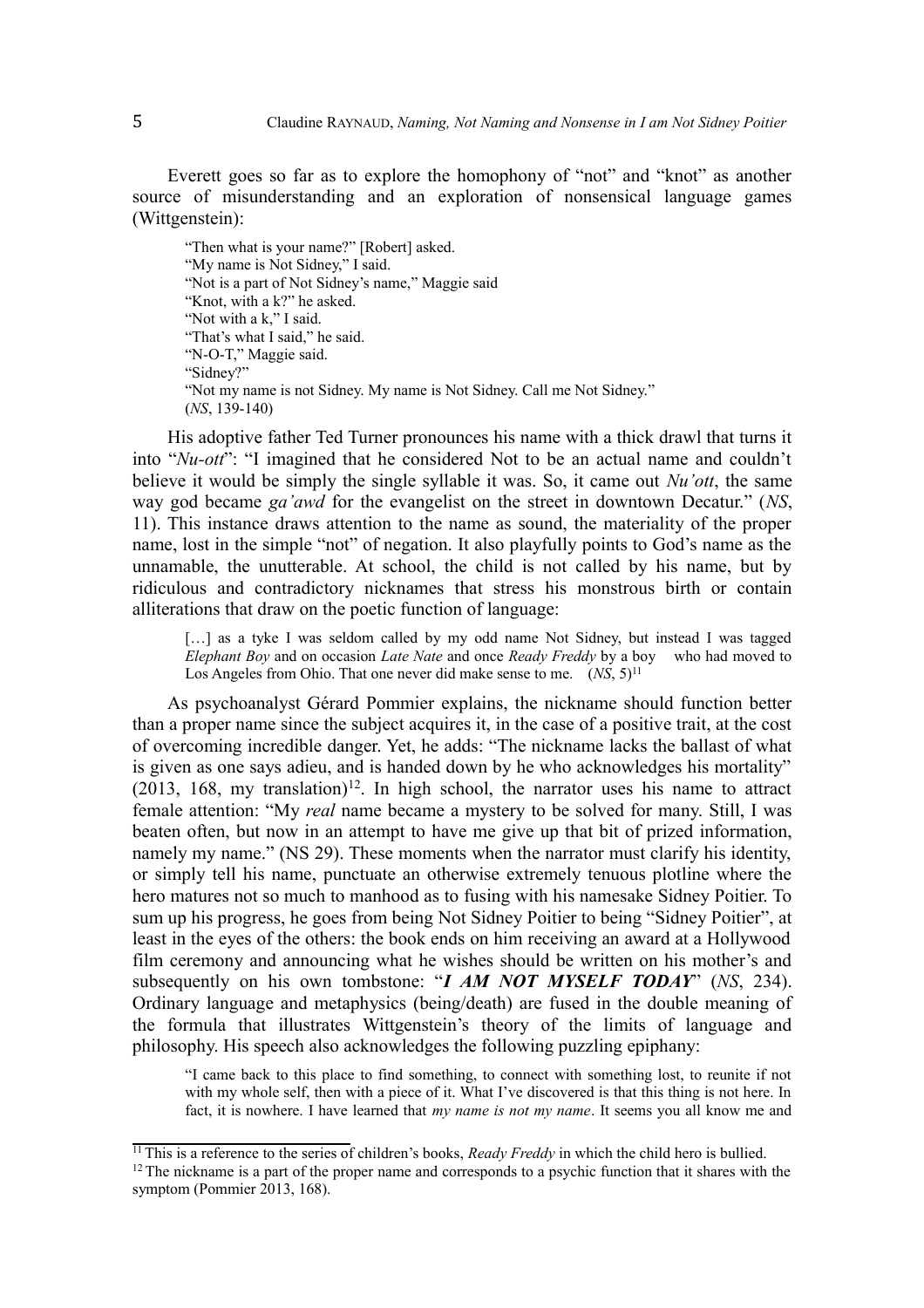nothing could be further from the truth and yet you know me better than I know myself, perhaps better than I can know myself." (*NS*, 234, my italics)

The cynical turn of Everett's novel, following from *Erasure*, its effacement of identity and its critique of "authenticity," exposes and explodes identity as simulacrum precisely at the site of the proper name. The exceptional status of proper name is troubled and the possibility that it should not be given any more value in the signifying chain than common names lurks with every confrontation. Everett plays here not so much on erasure than on arche-writing: an original violence inscribed in the name: what is proper and self-present is written and erased at once (Derrida 1967, 159)<sup>[13](#page-5-0)</sup>. Not Sidney is indeed defined in relation to Sidney Poitier, his uniqueness already shattered by the necessary reference that there is such a man as "Sidney Poitier." The name reads both as Not Sidney with a space, followed by Poitier: (Not Sidney) Poitier, but also as a negation of the full assemblage of surname and name: Not (Sidney Poitier), a third possibility being: Not (Sidney) Poitier, with Sidney working as a middle name:

"My name is Not Sidney."

"Excuse me, Not *Sidney*. I'll say you're not Sidney."

What was meant as an insult would have been a glancing blow at best, if I had cared. But what Morris Chesney had done was articulate what no one else ever had. He had said what probably everyone else meant to say but could not come up with, or wouldn't. He had pointed out to me that not only was I Not Sidney Poitier, but also that I was not Sidney Poitier: a confusing but profound and ultimately befuddling distinction, one that might have been formative or at least instructive for a smarter person. (*NS*, 92)

The narrator's being is also negated by the fact that, if he is not Sidney Poitier, the question arises as to who he is indeed. The novel shows that he cannot not be Sidney Poitier, as if the "destiny" inscribed in the name had to be fulfilled. The proper name functions as an injunction to carry on the lineage, to bear the weight of inheritance. The presumed uniqueness of the individual and the privileged link between the word and the referent in the case of the proper name are the source of comedy in the novel: proper names proliferate. At college, two characters called Morris, his roommate, and Maurice, another Big Brother, are part of the hero's journey. The homophony fuses their separate identities and points to Lacan's theory of the untranslatability of the proper name (see below). Towards the end of the novel, the hero meets several characters, all named "Schrunchy," and wonders about the connection between the two: "How many Schrunchys are there?" (*NS*, 209).

The text and the reading belie the narrator's explanations quoted earlier that his mother did not intend the connection: the more the novel progresses, the deeper the confusion between Not Sidney and Sidney Poitier. As seen earlier, the confusion is not only linguistic: it also plays itself out in the visual realm. At the end of the story, Not Sidney faces his own coffin in an ultimate spin on identity and death and a reliance on logic and grammar to ground "being":

<span id="page-5-0"></span><sup>&</sup>lt;sup>13</sup> Jacques Derrida's reflection on names runs through a number of his texts. In "The Teaching of Nietzsche" Derrida affirmed the double and divided name of his parents (one dead and one living). In *Limited Inc*. he played language games with his own name. In the section "Envois" of *The Post Card* he displayed his mock signature. In "Aphorism Counterculture" he considered Juliet's question: "What's in a name?" In "Passions: an Oblique Offering" he analyzed the fallacy of names and in "Pas" he envisioned that a name can make the person disappear (*pas-de-nom).* For this list, I have relied on Ionescu 2011, 59- 69. A full analysis of the links between Derrida's thinking and Everett's writing lies beyond the scope of this essay.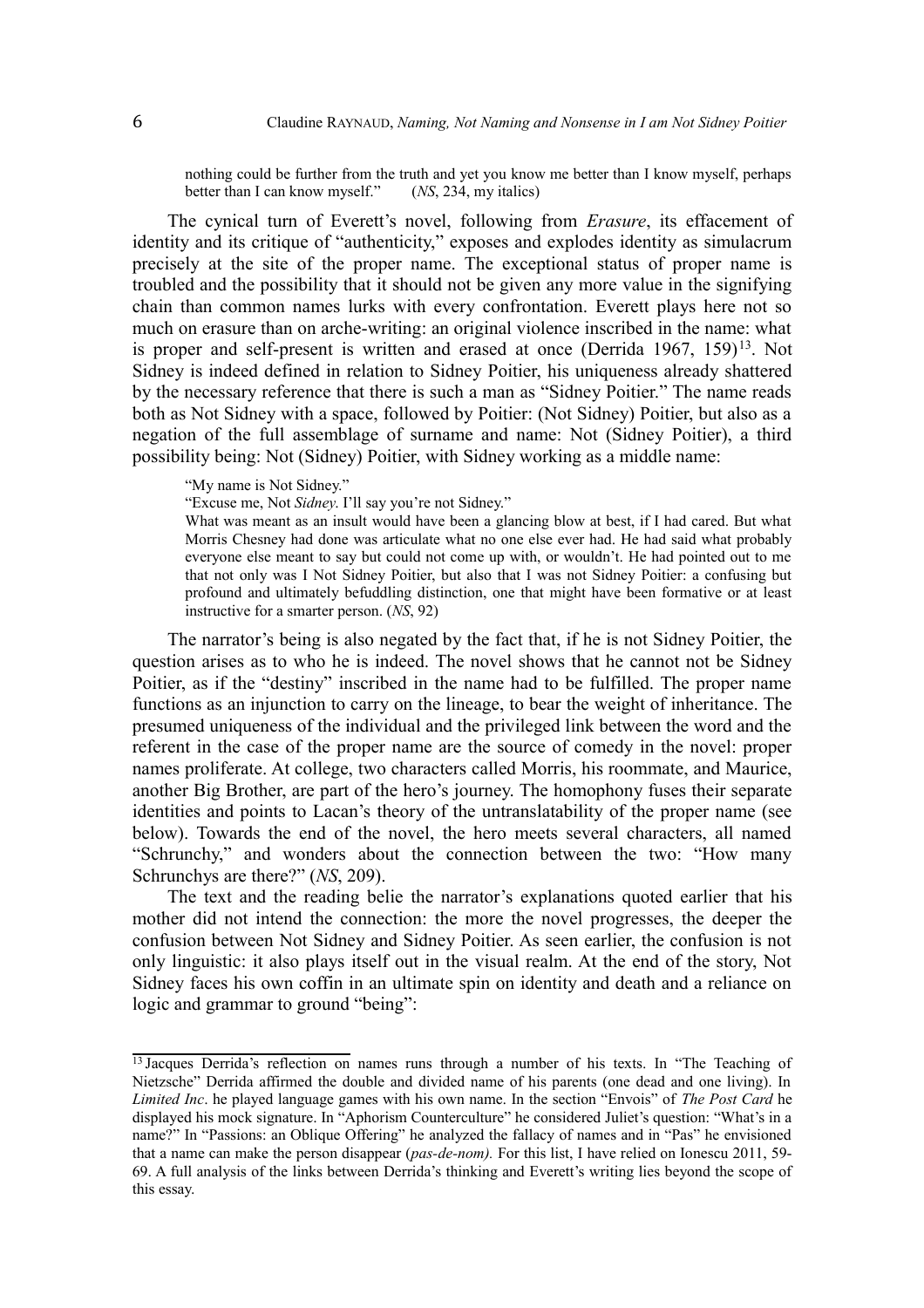As we stepped out of the makeshift morgue, I thought that if the body in the chest was Not Sidney Poitier, then I was not Not Sidney Poitier and that by all I knew of logic and double negatives, I was therefore Sidney Poitier. I was Sidney Poitier. (*NS*, 212)

Double negatives logically add up to an affirmation. Yet the pun here is the obvious reference to Black English in which double negatives do not amount to affirmation, but belong to the grammatical logic of the vernacular. It is also a way of destabilizing the very notion of identity as ontologically grounded in the gift of the proper name. In this case, identity is derived from language and subjected to it; it is a game of logic ("therefore"). At the same time, one understands that it cannot be reduced to a language game.

# **3. The logic of the proper name and the Name/No-of-the-Father**

At the beginning of the novel, the narrator explains the story of his name:

I never knew the story of my name. One might have thought that my mother imagined that our last name, rare as it was, was enough to cause confusion with Sidney Poitier, the actor, and so I was to be *Not* Sidney Poitier. But her puzzled expression led me to believe that my name had nothing to do with the actor at all, that Not Sidney was simply a name that she had created, with no consideration of the outside world. She liked it, and that was enough. (*NS*, 7)

Pommier explains that the first name is the choice of the mother, a gift. The child must in turn take his/her name, make it his/hers. The text plays with philosophical references to Wittgenstein and to Wittgenstein's master, mathematician, logician and analytical philosopher Bertrand Russell who needed to posit a definition of the proper name that would not undermine his theory of language. The controversy around the status of the proper name in language involved Saul Kripke, Sir Alan Gardiner and Bertrand Russell (Holland 1998). Russell was led to refute the exceptional status of the proper name in order to salvage his project to construct a system of logical propositions and to get rid of paradoxes which all had a feature in common: self-reference and reflexivity. To him, the proper name is ultimately a description. He goes back to the Bible and Adam's nomination to prove his proposition:

What pass for names in language, like "Socrates", "Plato", and so forth, were originally intended to fulfil this function of standing for particulars, and we do accept, in ordinary daily life, as particulars all sorts of things that really are not so. The names that we commonly use, like "Socrates", are really abbreviations or descriptions; not only that, but what they describe are not particulars but complicated systems of classes or series. A name, in the narrow logical sense of a word whose meaning is a particular, can only be applied to a particular with which the speaker is acquainted, because you cannot name anything you are not acquainted with. You remember, when Adam named the beasts, they came before him one by one, and he became acquainted with them and named them. We are not acquainted with Socrates, and therefore cannot name him. When we use the word "Socrates", we are really using a description. (Russell 2009, 29)

Thus, it follows that the proper name can only be given to somebody who is alive; it marks a link with the living. In Lacanian terminology, the proper name is then a sign (a mixture of the imaginary and the real), rather than a signifier. Its function is comparable to that of an index; it represents something for somebody, whereas the signifier represents the subject for another signifier. Contrary to Russell, Lacan posits a specific status for the proper name that excludes it from the signifying chain. He thus affirms: "What sets a proper name apart despite its small appearances of farm-out transactions […] is that from one language to another it maintains itself in its structure"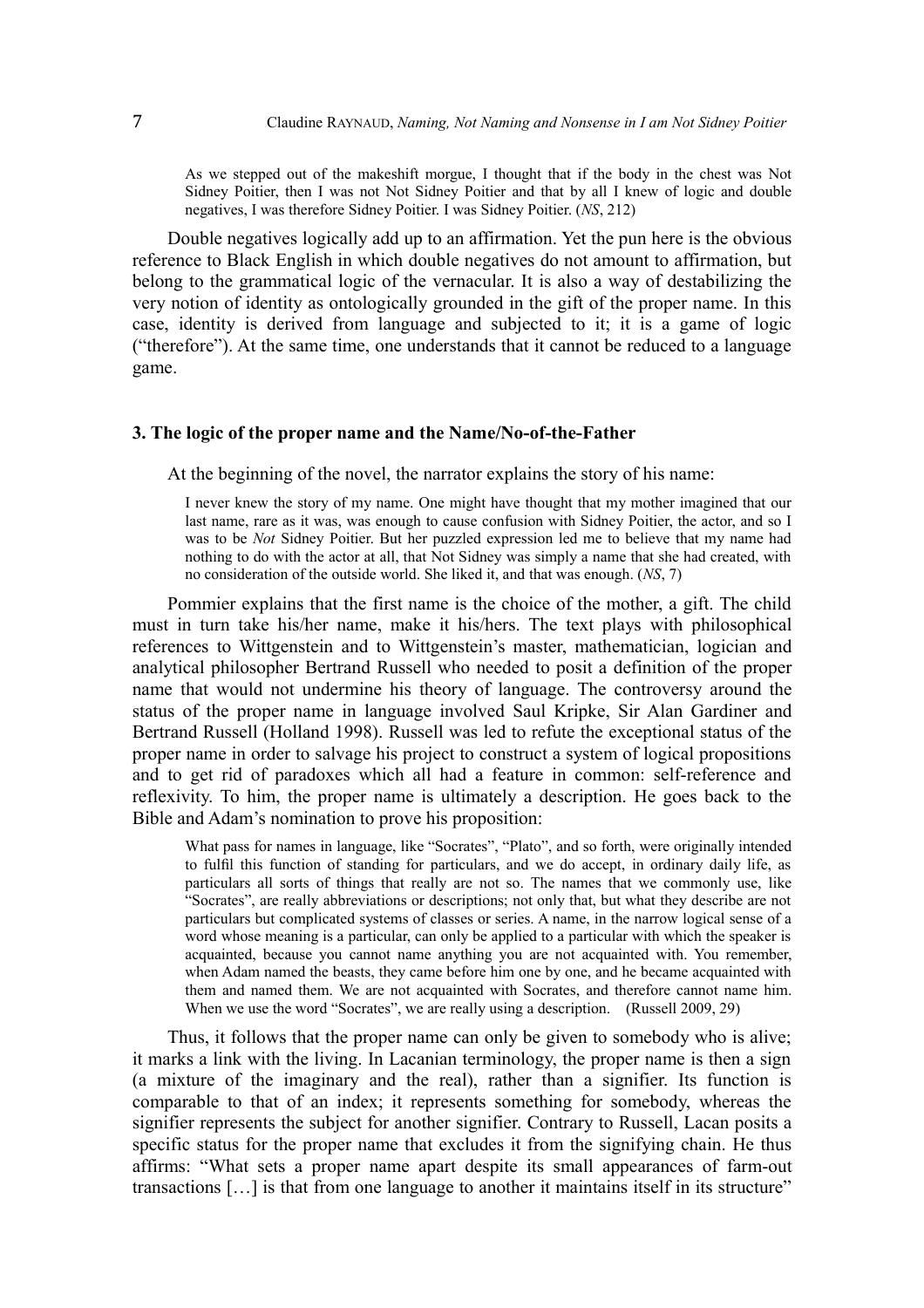(1961, my translation). Lacan's elaboration on the proper name (1960-61) finds its way in "The Subversion of the Subject and the Dialectic of Desire in the Freudian Unconscious" and is further qualified in *Seminar IX* on identification in order to account for what he then calls the paternal metaphor. When Lacan speaks of the status of the signifier of lack in the Other, he refers to the proper name. Contrary to the other signifiers, this signifier is linked to *jouissance*. It points to the Other's incompleteness. In the novel Poitier figures the absent father:

I had no reason to suspect that Sidney Poitier was my father, but I also had no idea who my father was. I knew nothing about the man, whether he was a man or a basting syringe. Nothing. I'd asked my mother a couple of times during my short years with her about him, but her answers were either so vague and confusing as to be useless or no answers at all. (*NS*, 84)

Lineage is interrupted. The Name /Not of the Father—Lacan's famous pun on the incest taboo as "*le Nom/Non-du-Père*"—is here displaced on the first name: Not Sidney. Yet the text simultaneously asserts that the absent Poitier is everywhere. He is present in the necessary plotlines of his movies that make up the novel and his social persona overwhelms the I narrator. The other characters recognize him and keep telling Not Sidney that he looks like the actor until he himself becomes enthralled by the coincidence in the mirror:

No matter how they scrubbed, they looked nothing like Sidney Poitier, but I looked just like him and so they stared. They stared at Sidney Poitier's face in the mirror and I stared at it too. The face was smooth, brown, older than I remembered, handsome. The face in the mirror smiled and I had to smile back. (*NS*, 191)

Like the name that is imposed from the outside, the image in the mirror forces identification in a marked twist on the psychoanalytical mirror stage. His reflection is Not Sidney. Throughout the novel, the other character's names are also the source of satire. Mr. Clapper, the principal from his high school, "had been made hard and tough by years of dealing with abuses to his name" (NS, 37). The nuns' names from *Lillies of the Field* are impossible to pronounce and add up to a hilarious list: Irenaeus, Origen, Eusebius, Firmilian, and Chrysostom (NS, 171). They are jokingly renamed Oxygen and Firmament (*NS*, 184). In other words, the novel explores the many functions of the proper name: a warrant for identity, the locus of appropriation and the seal of lineage along the fathers' line. Taking the father's name is also an act of parricide: Not Sidney Poitier dies many (fake) deaths.

#### **4. Parodic plotlines: fiction and motion (pictures)**

<span id="page-7-0"></span>The very iconization of Sidney Poitier as the epitome of the token black actor in a lily-white Hollywood is the butt of Everett's satire. Sidney Poitier played different parts, but was at the end indistinguishable from these different characters. Popular memory refers indeed to the actor rather than to the characters he embodied, with the notable exception of Mister Tibbs. Poitier was also accused of playing Uncle Tom and catering to white taste when he accepted these roles, his friendship with black cultural icons, such as Harry Belafonte, notwithstanding<sup>[14](#page-7-0)</sup>. All these elements enter into the connotations at play in the use of the proper name: the erasure of the character by the bodily "presence" of the actor. At the same time, the actor's name, his celebrity and <sup>14</sup> Poitier produced the film *Buck and the Preacher* in which both actors star and which is featured as a dream sequence in the novel (*NS*, 174-180), interrupting a parody of *Lillies of the Field*.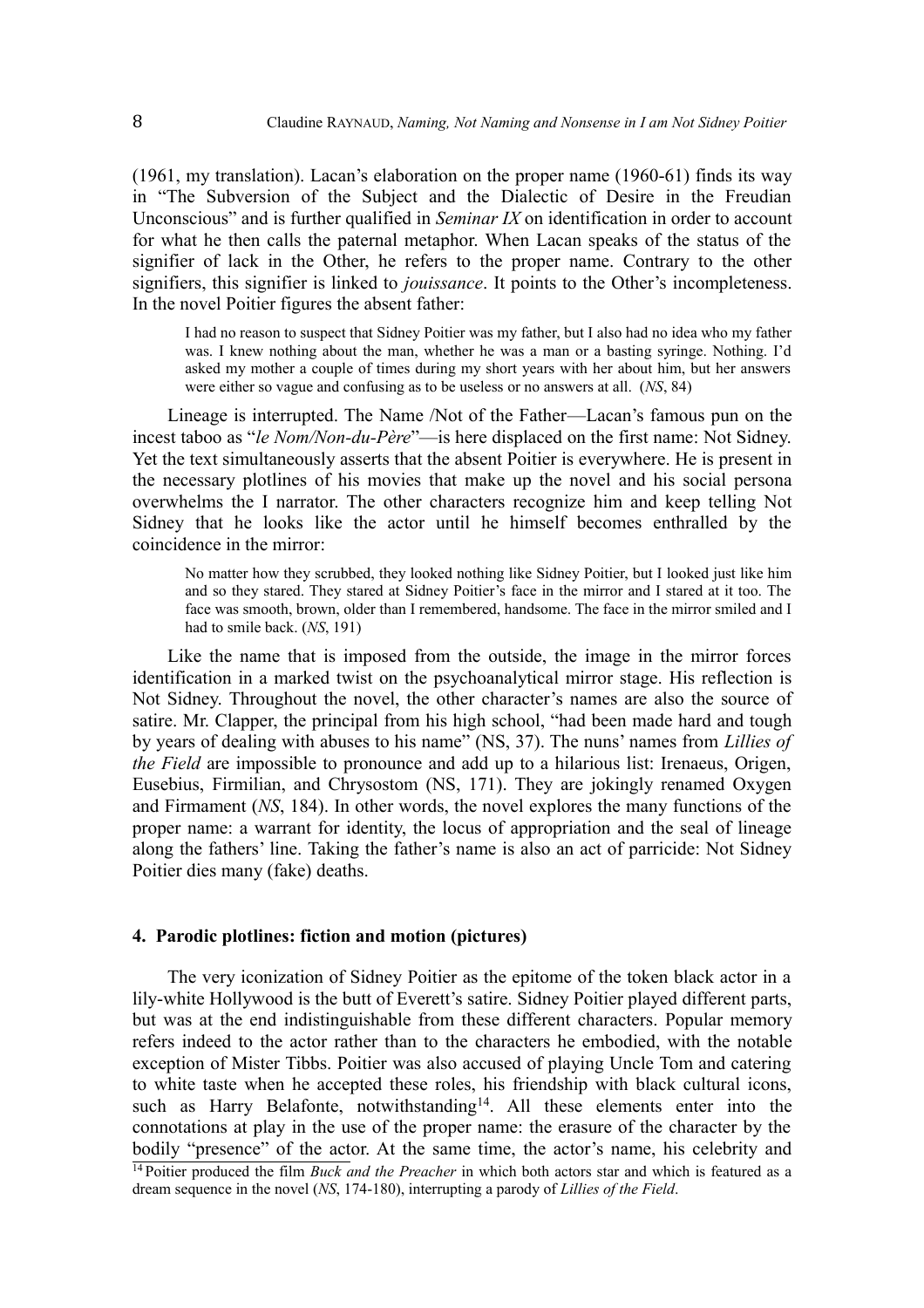stardom, do not give access to Poitier the private man. This other "screen," the screen of fame, is reverberated in the novel through various characters who bear the names of celebrities (Ted Turner, Jane Fonda, Bill Cosby, Liz Taylor), but are given a role both like and unlike the one they have in "real" life. Ted Turner's actual nickname, "The Mouth of the South," could account for the character's colorful speech and drawling Southern accent. Jane Fonda, Turner's wife in "real" life, is a cardboard character exercising in the vicinity when Not Sidney is staying at Turner's. She and her niece "Wanda Fonda," who is attracted to Not Sidney, ultimately end up "fesmerized" by him: he controls them though his intense stare, although the reader understands that Not Sidney's desire to see Jane's bare breasts corresponds to her own exhibitionism. Hence one can always doubt as to whether what he achieved was the result of his special gift or because Jane Fonda wanted it. This undecidability corresponds to this core undecidability of his identity.

The scathing humor of the narrative relies heavily on intertextual references to movies in which Sidney Poitier starred. Some of them are part of narrative sequences when the hero dreams (cf. *NS*, 177-180). The oneiric quality of these passages goes to explain the lack of realism, the breaks in logic and the overlaps of seemingly absurd episodes. *The Defiant Ones* (1958) is the first narrative thread that the novel closely follows with dialogues borrowed from the script of the movie itself. Two escaped convicts from a chain gang, one white and one black, must make do with that situation of interdependence. Although Marlon Brando was the director's choice, Tony Curtis eventually played the white character. A reference to the actor is actually present in the novel. Referring to his partner, John "Joker" Jackson in the film, Not Sidney (Noah Cullen in the film) says: "First he is not my friend. I don't know. Somebody might think that he looks okay. He looks a little like that old movie star Tony Curtis." (*NS*, 74). In that episode, the novel mixes the plot of *The Defiant Ones* and that of *A Patch of Blue* (1965). The white convict sleeps with a blind "Sis" from the latter movie instead of the boy's mother. In *Not Sidney*, "Sis" explains that she was not born that way, but that her mother threw a flask at her (*NS*, 72). In the movie, Rose-Ann, the prostitute mother, aimed the liquid at her husband and accidentally disfigured and blinded her daughter Selina, who is raped by one of her "boyfriends." The humor relies on the discrepancy between the original script and Not Sidney's rendering of his adventures, a rewriting that works as parody. Similarly, the retelling of *A Band of Angels* makes up for a long dream sequence (*NS*, 63-72) replete with anachronisms (the choir sings Bob Marley's "I Shot the Sheriff "[1973]), lewd dialogue and remarks about the ensuing incongruity. Not Sidney as Raz-Ru is "wondering what [he] was doing in a dream that certainly was not [his] own" (*NS*, 68).

*Guess Who's Coming to Dinner* (1967) finds the hero as a very dark man in an upper class black family in D.C. as opposed to the white San Francisco household of the original movie starring Spencer Tracy and Katharine Hepburn<sup>[15](#page-8-0)</sup>. The denouement has Not Sidney explain that he slept with his putative girlfriend's sister and overheard conversations between the family members. They initially thought him too dark for their fair skinned daughter, but changed their minds when they found out that he was rich. The satire is aimed at black bourgeoisie, colorism, and the materialism of the upper classes regardless of skin-color. In fact, Not Sidney's closeness to Ted Turner, who is his stepfather, reverses the politically correct indictment of white upper classes in

<span id="page-8-0"></span><sup>&</sup>lt;sup>15</sup>Interracial marriage was still illegal in 17 states when the film was released. *Loving v. Virginia* put an end to that restriction on June  $12<sup>th</sup>$ , 1967.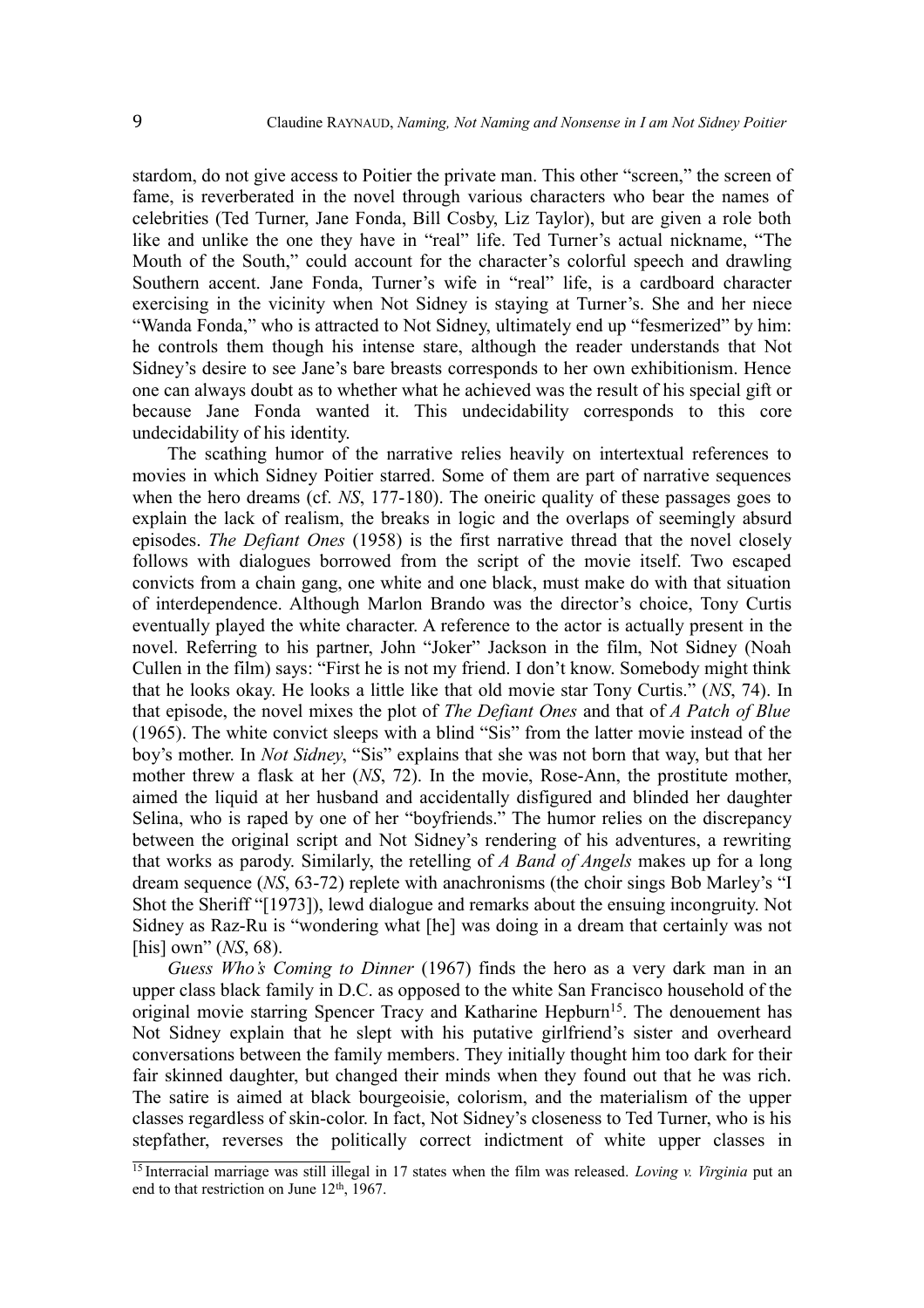ideologically conscious black novels. In *Not Sidney*, these ideologues are present as secondary characters (cf. the protagonist's mother, Portia Poitier's pragmatism and business acumen, his teacher Betty's revolutionary idealism, Ted Turner's mastery of the workings of capitalism, Percival Everett's references to Habermas and Althusser).

*In the Heat of the Night* (1967) and *They Call me Mister Tibbs* (1970) are two of these cinematic intertexts that the reader deciphers as the plotline unfolds, when he/she does not anticipate on the narrative. The pleasure of the text relies heavily on prior knowledge of the movies. In this case, Everett has the character who bears his own name, Professor Everett, ask Not Sidney to play the part played by Poitier in the film:

"Have you ever seen *In the Heat of the Night*? "No."

"A beautiful love story, that movie. Let me hear you say 'They call me Mr. Tibbs'".

"They call me Mr. Tibbs," I said.

"No, say it as if a crab is biting your ass, as if someone is peeling an unpleasant and undesired memory from your core, as if you're feeling a little bitchy, as if you might be gay but even you don't know". (*NS*, 124)

Everett's acting directions which bear on the name (here a reference to the title "Mister" that was not used for blacks in the South) also include an allusion to Uncle Tomism (the "love story" between the white and the black character) and to a contemporary reading of the sexual dynamics at work in the repeated pairing of black and white men. Indeed, the homoeroticism is obvious when one chooses to focus on it; it is also a staple of Hollywood's hackneyed attempt at picturing racial equality.

#### **5. The Magical Negro**

*Lillies of the Field* (1963) is used as the last main reference in the hero's final progress interspersed with a dream sequence that follows the script of *Buck and the Preacher* (1972). In the film Homer Smith builds a chapel for German nuns, thus fulfilling his dream to be an architect and leaving open the question of whether his intervention was God's doing or his own manly, or should I say human, achievement. More then the other films quoted, *Lillies* relies heavily on the figure of the "Magical Negro" who saves or rather redeems the other, the white character, through his goodness. In the film, Omer Smith is literally fighting to have his efforts recognized when Mother superior insists that it was God himself who sent him to them. Introducing the distance of quotation, Everett's text debunks it and forces the reader, when he/she watches the movie, to critique its content. In a 1964 essay, "The Uses of the Blues," James Baldwin attests that the film's reception was double, depending on the audience:

I saw the movie downtown with all my liberal friends, who were delighted when Sidney jumped off the train. I saw it uptown with my less liberal friends, who were furious. When Sidney jumped off that train, they called him all sorts of unmentionable things. […] Why is it necessary at this late date, one screams at the world, to prove that the Negro doesn't really hate you, he's forgiven and forgotten all of it? Maybe he has. That's not the problem. *You* haven't. And that *is* the problem. (63)

The "Magical Negro" is a stereotype that, although emerging in fiction, has been staged in Hollywood productions time and time again, down to contemporary endeavors such as *The Green Mile* (1999) or *The Legend of Bagger Vance* (2000). It relies on attributing to the black character a mystical dimension, thereby erasing his own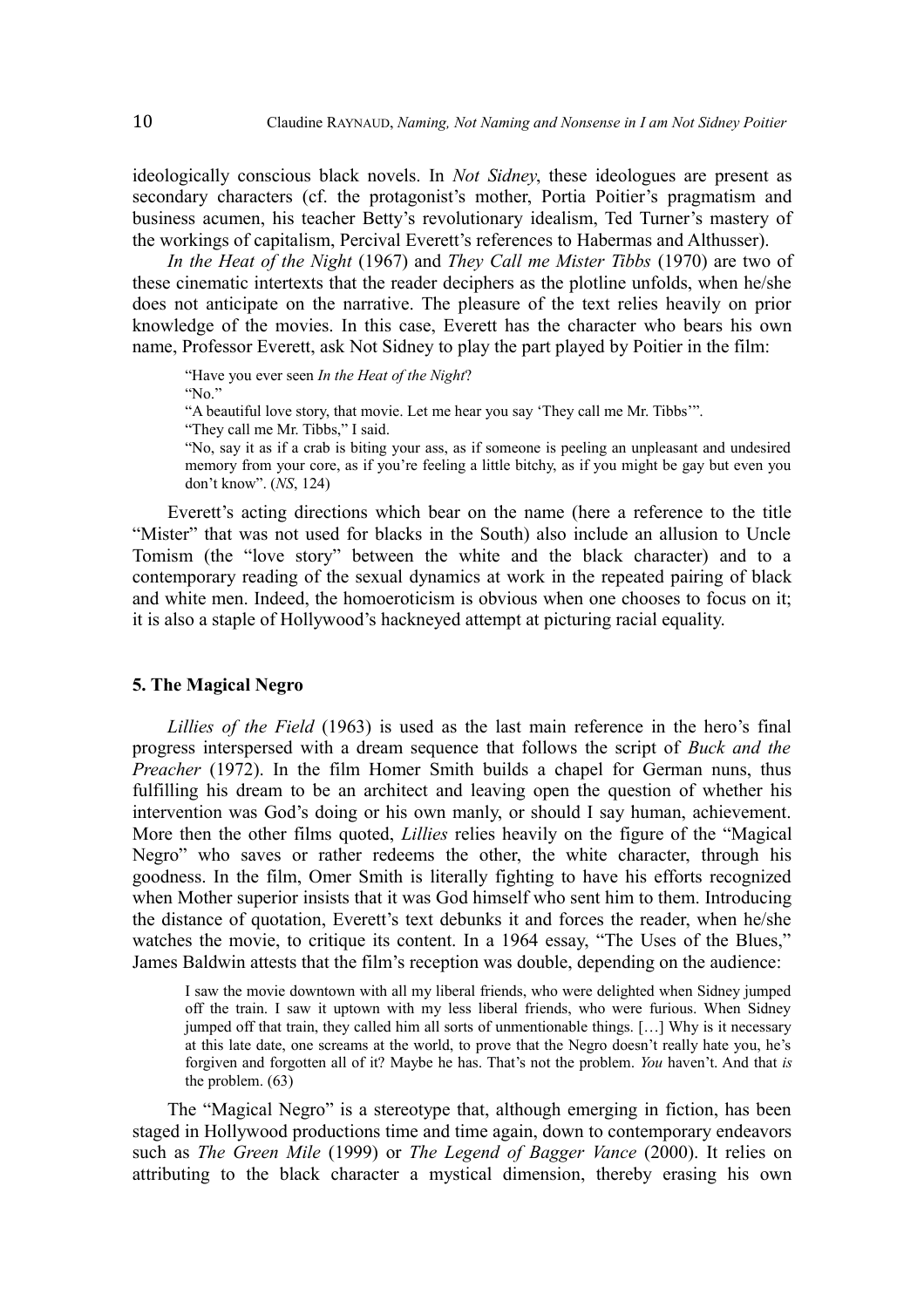subjectivity: he is the white man's helper and savior. He contributes to greater selfawareness for the latter and reveals him to himself. He is usually cut off from his community, a loner, an orphan, de-historicized (Hicks 2003; Colombe 2002). Not Sidney is also cut off from his fellow men, an orphan; his classmates bully him when a child because of his first name. He ends up living alone at Turner's Atlanta property surrounded by black maids and black teachers. His outward appearance underlines the character's out-of-the-ordinary status. Poitier is always impeccably dressed even when building the chapel and bricklaying in *Lillies of the Fields*. In the western *Duel at Diablo,* an immaculate Poitier, a horse breaker and a veteran from the Buffalo Soldiers, dons a silver vest when the other characters' plights are gruesomely pictured, complete with bloody wounds, burnt bodies and graphic war scenes between the Apaches and the Cavalry. The Magical Negro's exceptionalism doubles the exceptional status of the proper name in the signifying chain.

The hero's denial that he is not Sidney Poitier is thus refuted by his finding himself in parts that are indeed Sidney Poitier's roles. By creating a hybrid text out of several plots that are intertwined, the novel also explodes the illusion of fiction that the silver screen perpetuates and reiterates with each movie. The link between these films of Sidney Poitier's body/presence is re-affirmed in this way and the "casting" dissolves. At the same time, the pun on the name highlights the fact that the actor Sidney Poitier is actually cast in these roles to play and replay the part of the "good" nigger. The films in which he starred explored racial tensions within the ideological limits of the Hollywood film industry and America's own resistance to improving racial relations. What *I am Not Sidney Poitier* brings to the fore is the hypocrisy of productions that pretended to advance the race problem within constraints that precisely undermined that endeavor. In other words, the postmodern twist goes hand in hand with the political indictment of racial categories. One could say that Everett is "undoing race" *à la* Judith Butler since the hero's "performances" are constantly qualified by the fact that, according to the narrative, he is Not Sidney Poitier<sup>[16](#page-10-0)</sup>. One must think together racial categorization and its negation, race and not race. Hence irony and carnavalization are the modalities of the text that functions through repetition at several levels. The large number of films that the text mobilizes, doubled by the hero's progress as repetition through denial, plays out the performativity of race. Not Sidney's wealthy background makes him nonetheless fall prey to white supremacists, to the police, etc. in a series of episodes that stages the ordinary racism of American society. Focalization makes the reader see the event from the point of view of a presumably naïve narrator who, because of his privileged background, had not anticipated these misadventures. For instance, he happens upon a KKK meeting complete with a burnt cross ritual (*NS*, 195). When he goes to the bank to cash a large amount of money to give it to the nuns, Deputy Horace arrests him. He also calls him a nigger (*NS*, 203) and suspects him of having committed a murder. Not Sidney consequently ends up in jail. So does Professor Everett in an ultimate narrative twist: the writer is trapped by "racial" categories in a domino effect that follows the plot of *In the Heat of the Night.*

## **6. Nonsense**

<span id="page-10-0"></span> $\frac{16}{16}$  Butler states that gender "is a practice of improvisation within a scene of constraint." (1)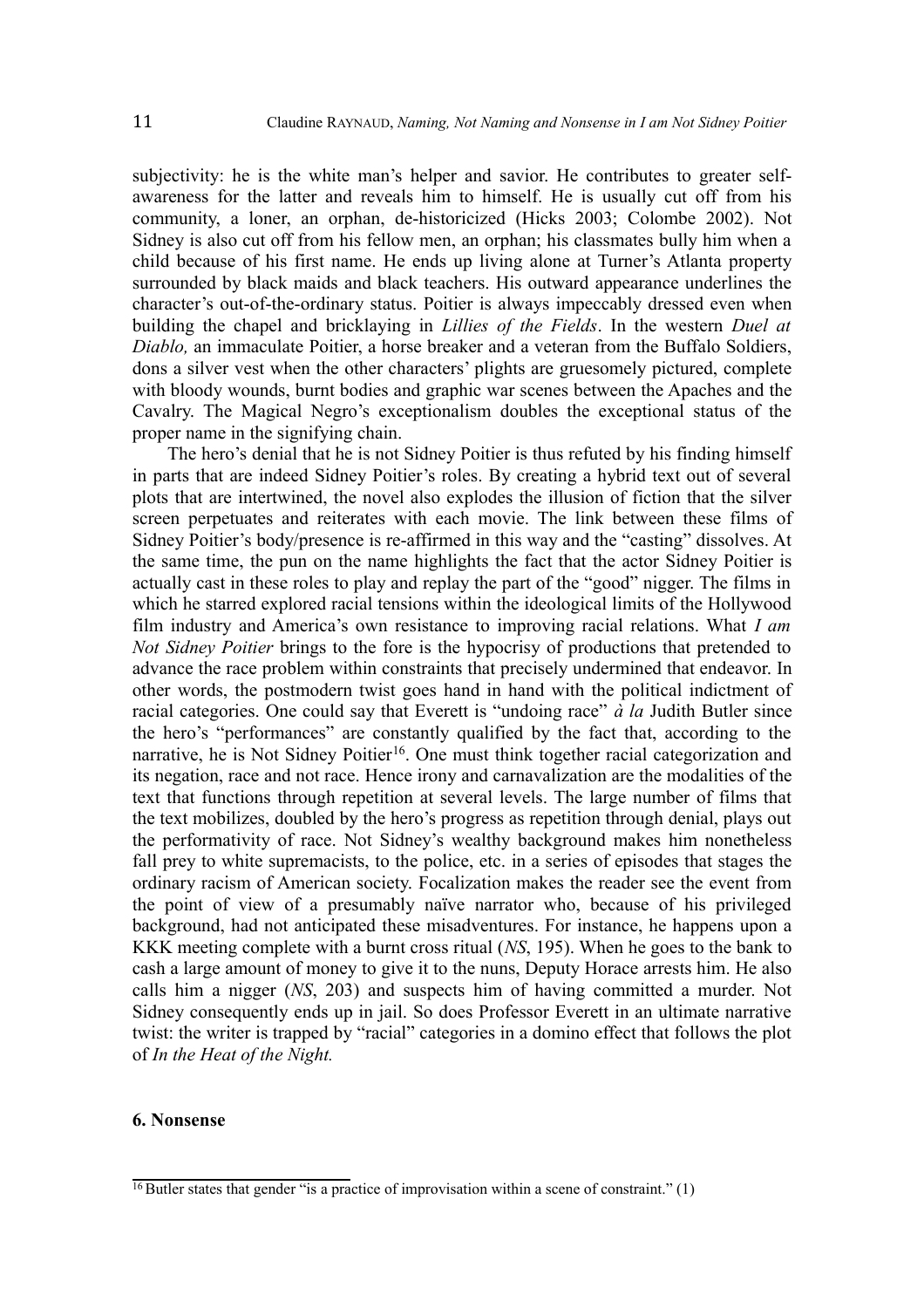As a Professor of Nonsense, Percival Everett sits in an office decorated with portraits of James Joyce and Terry McMillan. High modernism and the limits of meaning that *Finnegans Wake* constantly puts to test in its mixture of over 40 languages is juxtaposed to the writer of best-selling African American female fiction such as *Mama* (1987), *Waiting to Exhale* (1995), *How Stella got her Grove back* (1998). Percival Everett is here gesturing towards postmodernism and its leveling of high and low art, its reliance on popular culture and its reversal of the value attributed to it. He also pokes fun at American academia and the canon wars, a subject already present in *Erasure*. Alongside its attack on "racial" identity, exemplified by the movie industry's creation and use of the image of Sidney Poitier, the novel explores nonsense: i.e. not the negative of meaning, but the very possibility of creating meaning and the riddle of language. Ludwig Wittgenstein firmly distinguished between non-sense (*Unsinn*), such as philosophical propositions, and what stands outside of sense and is devoid of sense (*sinnlos*), such as tautological and contradictory sentences. He also made a distinction between non-sense and the absurd. In an interview with Anne-Laure Tissut, Percival Everett indeed stated: "No one is surprised to find that he or she is reading a fiction. There is no trap there. The trap is in the meaning, the making of the meaning, the idea that meaning can be made." (Maniez et Tissut, 2007, 186). In the novel, in dialogue with Everett, Not Sidney is indeed puzzled by the Professor's logic. Everett tells him: "Have you ever known me to say anything? Well, anything that matters? Listen, just remember that nothing puts you at an advantage like knowing what someone is thinking when they don't know you know what they' re thinking. Do you know what I'm telling you?" (*NS*, 149). Meaning cannot be made as Derrida points out in the quotation from the epigraph. Everett also works at reaching the same conclusion. Nonsense is here the product of the threading of heterogeneous elements. For instance, Bill Cosby's infamous commercials for Pudding Pops (cf. his speech to the Morehouse students, *NS*, 96-97) are woven into the texture of the novel with the acclaimed *Guess who's Coming to Dinner*. Not Sidney's misfortunes at Morehouse parallel Ralph Ellison's nameless hero's sojourn at a Tuskegee lookalike institution in *Invisible Man*. His falling prey to various sexstarved white and black women who use him as the black "buck" of their fantasies ironically echoes Van Peeble's Sweet Sweetback's sexual odyssey. These are just a few examples.

The novel also debunks the making of meaning in the letter itself. In his dialogues with Not Sidney, Ted Turner fails to make sense, jumps from one idea to the next and seems to be watching the letters that make up the words on the page, conflating speech and writing:

"I'll take their stale old crappy shows and air them again and again until they sit in people's heads like jingles."

"Jingles?"

"I need a new pair of Weejuns. And I want to apologize again about this abstruse arrangement. Boy that's a lot of *a*'s in one sentence." (*NS*, 12)

The narrator and the omniscient narrator often reflect on their own practice in selfreflexive remarks on language that distract the reader form the realistic plotline. Betty, his private teacher, explains apropos Ted Turner: "He's precisely the kind of pestilential, poisonous, pernicious parasite I'm talking about. She often gave in to some inexplicable and strange, but I thought quaint alliterative urge." (*NS*, 10). In the middle of the adventure whose plot parallels *The Defiant Ones*, Not Sidney explains: "I needed Bobo and therefore I needed Patrice, that was my conclusion, with a *therefore* and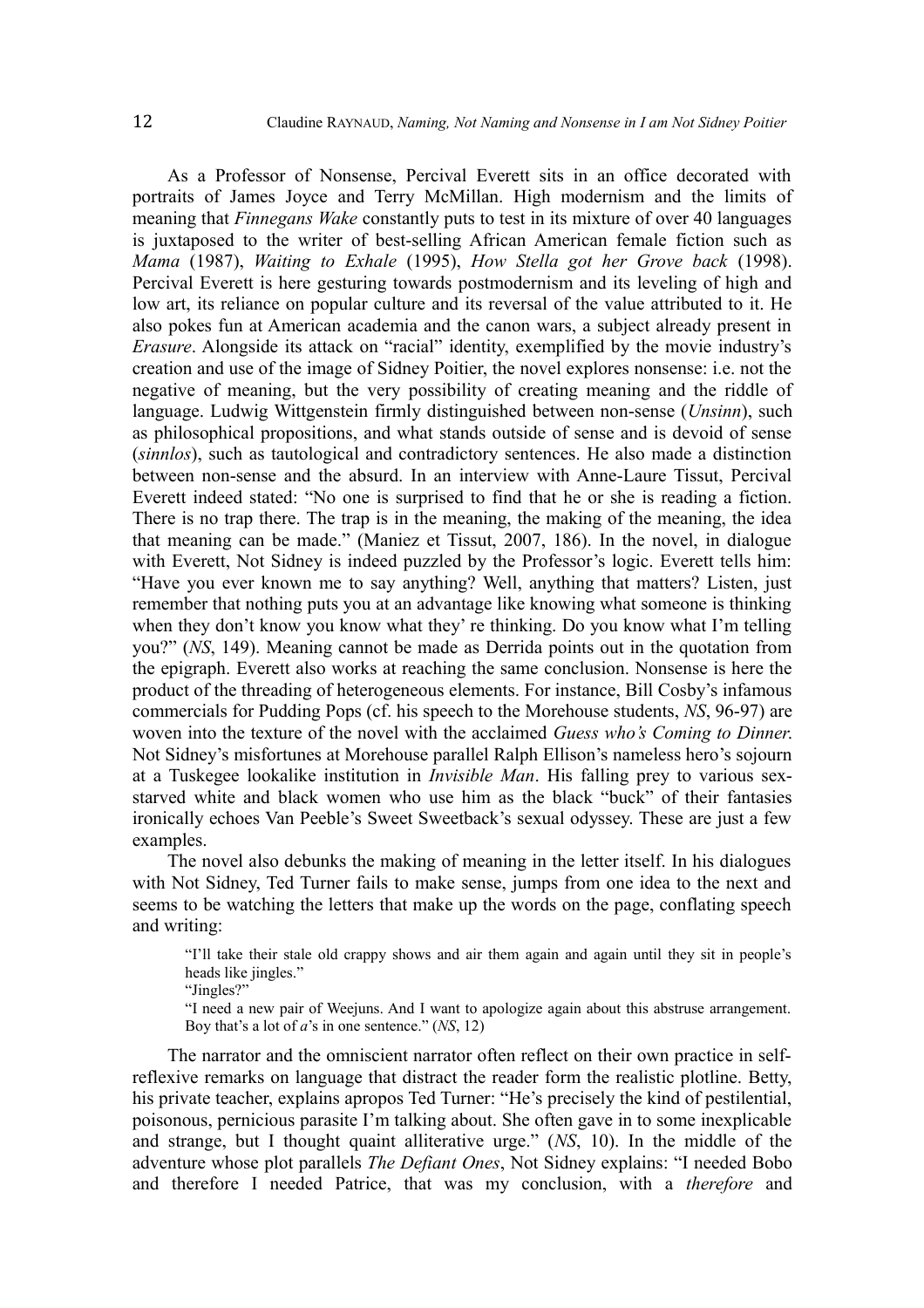everything." (*NS*, 75). Such a reflection alludes to the connecting words that are the subject of reflection of logicians and philosophers concerning the structure of language and its relation to thinking. At one point Not Sidney exchanges with Percival Everett who has a limp: "Did you hurt your leg playing sports?"/"Stepped in a gopher hole. A stupid thing to do. I wasn't looking. Now I always look. Of course, I'm speaking metaphorically. Whatever that means." (*NS*, 88). The Professor is apt at pointing out contradictions in Not Sidney's use of language:

"May I ask you a question?" You just did, and I might point out that you did so without asking. What does that tell you?' "I don't know." "You're troubled, Mr. Poitier." (*NS*, 112)

This contradictory sentence in terms of logic (asking a question about being allowed to ask a question and thus doing away with the initial permission) is part of everyday language. It shows how speakers engage in complex manipulations without actually being aware of them. The very spelling of the name does not escape the novel's self-reflexive turn: Diana insists that her name is written with one "n" (*NS*, 222). Not often spells his odd name to disambiguate its meaning. Yet the name also reverberates throughout the text in what amounts to a language grid: From Not to NET (Negro Entertainment Networks, *NS*, 115) to nut (a qualifier for Professor Everett's lunacy, *NS*, 116). Thus the novel is not so much about what happens to the hero as to what language does, does not do, and cannot do. Access to the world, knowledge, and ontology are the deep subjects of an otherwise apparently farcical comedy.

# **Conclusion**

*I am Not Sidney Poitier* brings the exploration of meaning and satire to a point of no return, on the brink of dissolution. Although the novel could be dismissed as a mere linguistic *tour de force*, the reader's enjoyment relies on the recognition of the various allusions in a dialogue with the writer. Its debunking of the racial dynamics at work in the casting of Sidney Poitier go hand in hand with the wit, the logic pushed to extremes of the "original" situation of the film scripts. The text thus creates itself, spinning pun upon pun until the last one. The reader's pleasure is function of his/her anticipation— *Assumption, with a pun on "assuming" and transcendence," is the title of Everett's 2011* experimental thriller— of the situation in which the hero finds himself once he/she has deciphered the way in which the text works. As may be expected, Percival Everett defends himself from charges of didacticism: "When I started writing, I did it because I wanted to make art and now I understand that arts and politics are inextricably bound and that they can affect the world in really small ways and hope that something good happens. But I never have a message …" (Birnbaum, 2003). *Not Sidney* does not depart from that agenda: its postmodernism brings together irony, play on words, the dissemination of meaning and an attention to the letter, with a critique of late capitalism, consumerism, advertising, the entertainment industry, television networks, Hollywood movies, in the context of racial, class and gender dynamics<sup>[17](#page-12-0)</sup>. Yet it escapes closure.

<span id="page-12-0"></span> $\frac{17}{17}$ In his article "Signing to the Blind," Everett explains his own difficulties with Hollywood when Norman Lear considered his 1963 *Suder* for adaption.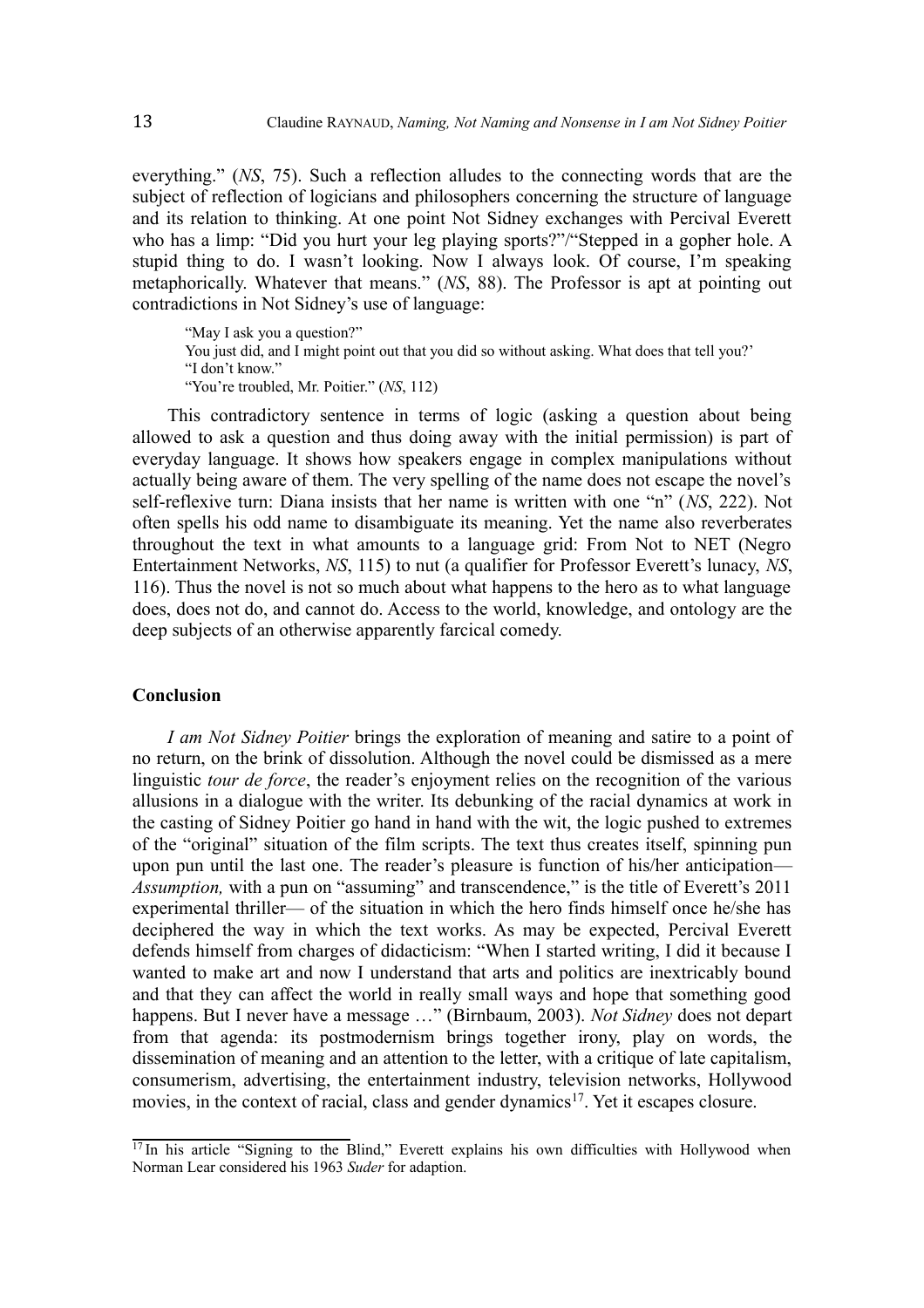## **Works Cited**

- BALDWIN, James. "The Uses of the Blues" (1964) in *The Cross of Redemption Uncollected Writings*, Rendall Kenan ed. New York, Pantheon Books, 2010, 57-71.
- BENSTON, Kimberly W. "I yam what I am: The Topos of Un(naming) in African American Literature" in *Black Literature and Literary Theory*, Henry Louis Gates, Jr. ed. New York and London, Methuen, 1984, 151-172.
- BIRNBAUM, Robert. Interview with Percival Everett (May 6<sup>th</sup> 2003).

[http://www.identitytheory.com/percival-everett/.](http://www.identitytheory.com/percival-everett/) Web. Accessed 10 May 2013.

- BUTLER, Judith. *Undoing Gender*. New York, Routledge, 2004.
- COLOMBE, Audre. "White Hollywood's New Black Boogeyman." *Jump Cut: A Review of Contemporary Media* 45 (Fall 2002).

[http://www.ejumpcut.org/archive/jc45.2002/colombe/.](http://www.ejumpcut.org/archive/jc45.2002/colombe/) Web. Accessed 2 August 2013.

COLONA, Vincent. *L'Autofiction. Essai sur la fictionnalisation de soi en littérature*, Thèse inédite dirigée par Gérard Genette, EHESS, 1989.

*–. Autofictions et autres mythomanies littéraires*. Paris, Tristram, 2004.

- DERRIDA, Jacques. *Margins of Philosophy*. [1972] Chicago & Londo, University of Chicago Press, 1982.
- –. *The Post Card: From Socrates to Freud and Beyond.* [1980] Chicago, The University of Chicago Press,1987.
- *–. Otobiographies; L'Enseignement de Nietzsche et la politique du nom propre*. [1984] Paris, Galilée, 2005.
- *–. [Mémoires pour Paul de Man.](http://www.idixa.net/Pixa/pagixa-0802210820.html)* Paris, Galilée, 1988.
- –. *Limited Inc*. Evanston, Northwestern University Press, 1988.
- *–. On the Name*. Stanford, Standford University Press, 1995.
- *–.* "Aphorism Countertime." In *Acts of Literature.* Derek Attridge ed. London and New York, Routledge, 1992, 414-434.
- *–.* "Passions: An Oblique Offering." In *On the Name*. Stanford, Standford University Press, 1995, 3- 34.
- *–. Parages*. [1986] Standford, Standford University Press, 2010.

ELLISON, Ralph. *Invisible Man*. New York, Random House, 1952.

- EVERETT, Percival. "Signing to the Blind" *Callaloo* 14.1 (Winter 1991) 9-11.
- –. *A History of the African-American People (Proposed) by Strom Thurmond, as told to Percival Everett and James Kincaid. A Novel.* Akashic Books, 2004.
- *–. I am Not Sidney Poitier.* Minneapolis, Minnesota, Graywolf Press, 2009.
- *–. Erasure*. (2001) Minneapolis, Minnesota, Graywolf Press, 2009.
- *–. Assumption.* Minneapolis, Minnesota, Graywolf Press, 2011.
- GASPARINI, Philippe. *Autofiction Une aventure de langage*. Paris, Seuil, 2008.
- HOLLAND, John. *Le Nom propre et la nomination : Russell et Gardiner avec Lacan*. Mémoire de DEA, Université de Paris 8-St-Denis, Septembre 1998.
- HICKS, Heather."Hoodoo Economics: White Men's Work and Black Men's Magic in Contemporary American Film." *Camera Obscura* (September 1, 2003).
- http://www.accessmylibrary.com/article-1G1-107894285/hoodoo-economics-white-men.html. Web. Accessed 2 August 2013.
- IONESCU, Arleen. "*Pas-de-noms/Plus de noms*. Derrida and Blanchot." *Word and Text* 1 (2001) 59-69. LACAN, Jacques. *Ecrits*. Paris, Seuil, 1966.
- –. *Le Séminaire, Livre IX: l'identification, 1961-62*. Inédit, leçon du 20 septembre 1961.
- MANIEZ, Claire et Anne-Laure TISSUT dir. *Percival Everett. Transatlantic Readings.* Le Manuscript, 2007.
- McMillan, Terry. *Waiting to Exhale.* (1992). NAL Trade, 2011.
- *–. Mama.* (1987). NAL Trade, 2005.
- *–. How Stella got her Groove back.* (1998). NAL Trade, 2004.
- MORRISON, Toni. *Song of Solomon*. New York, Alfred Knopf, 1977.
- POITIER, Sidney. *The Measure of a Man. A Spiritual Autobiography.* New York, HarperCollins, 2000.
- POMMIER, Gérard. *Le Nom propre. Fonctions logiques et inconscientes.* Paris, PUF, 2013.
- RUSSELL, Betrand, *The Philosophy of Logical Atomism*. London and New York, Routledge, 2009.